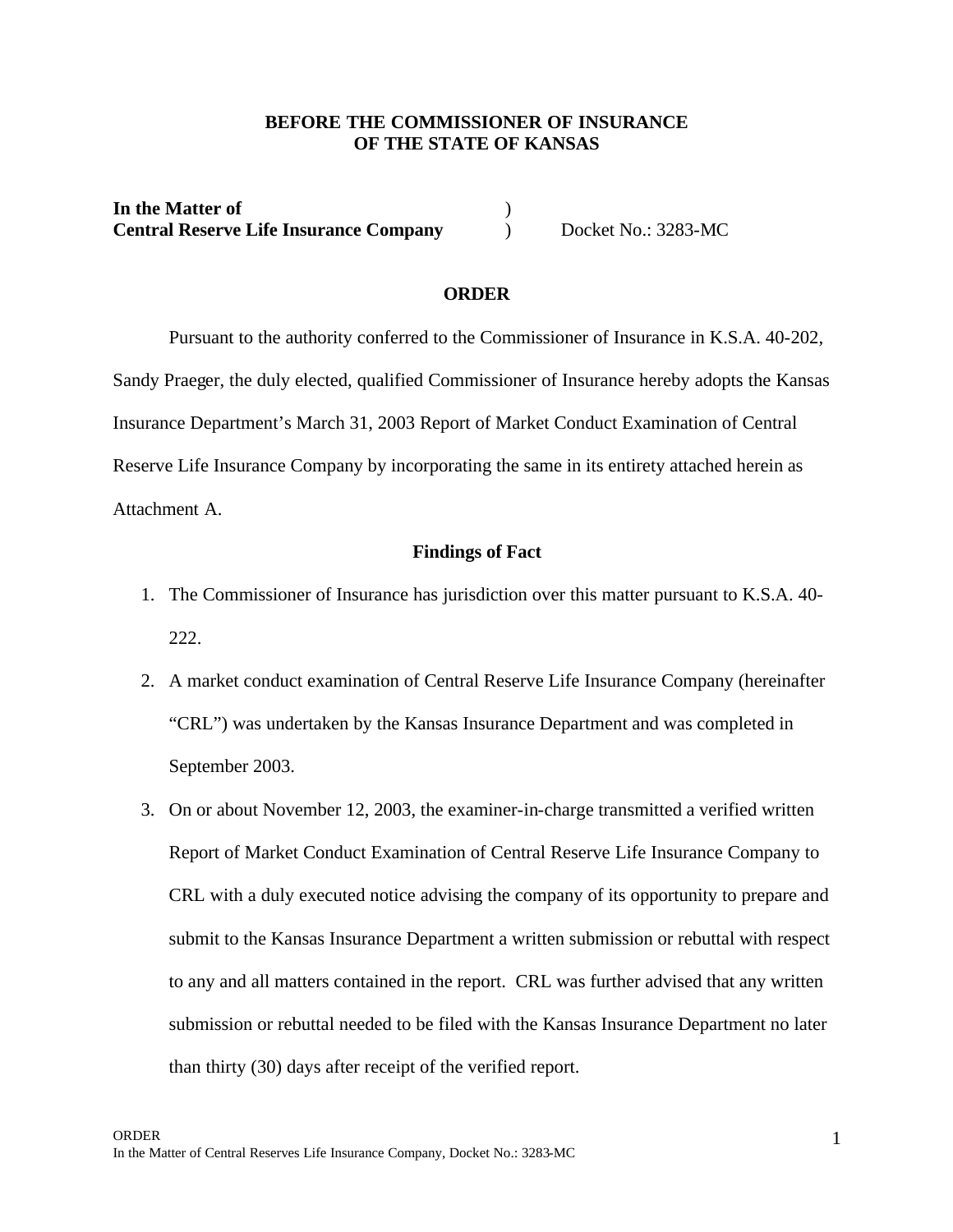- 4. CRL filed its written rebuttal of the verified report on December 8, 2003.
- 5. The Kansas Commissioner of Insurance has since fully reviewed the said Kansas report which is attached herein as Attachment A.
- 6. The market conduct examination focused on CRL's complaint/grievance handling and its claim settlement practices.
- 7. The said examination involves a review of CRL's complaints and claims files (dated from January 1, 2001 to March 31, 2003,) in its office located in Strongsville, Ohio.
- 8. The examination revealed that, among ninety-nine (99) "paid-claims," CRL failed to investigate nine (9) such claims in a timely manner as mandated by K.S.A. 40-  $2442(a)(1)$ ,  $(a)(2)$  and (b) and related regulations during the time relevant to the examination.<sup>1</sup>
- 9. Further, in the same category and on three (3) separate occasions, CRL failed to conduct timely investigations in accordance with K.A.R. 40-1-34, Sec.  $7<sup>2</sup>$
- 10. In handling the "unpaid claims," the said examination revealed that CLR failed to conduct timely investigation in eleven (11) separate claims as required by K.S.A. 40- 2442(a)(1) and (a)(2).<sup>3</sup>

| "Paid Claims" | #4  | Claim# | 2749243 |
|---------------|-----|--------|---------|
|               | #5  |        | 4604046 |
|               | #7  |        | 3345619 |
|               | #8  |        | 4710543 |
|               | #9  |        | 4786263 |
|               | #10 |        | 4616584 |
|               | #11 |        | 4420258 |
|               | #12 |        | 4957074 |
|               | #13 |        | 4858912 |

 $1\,$ 

<sup>2</sup> CRL's failures to conduct timely investigation in accordance with K.A.R. 40-1-34, Sec 7, in

<sup>1</sup> CRL's failures to conduct timely investigations in compliance to K.S.A. 40-2442(a)(1) in

| "Paid Claims" | #1  | Claim# 4769181 |
|---------------|-----|----------------|
|               | #2  | 4410154        |
|               | #14 | 4111142        |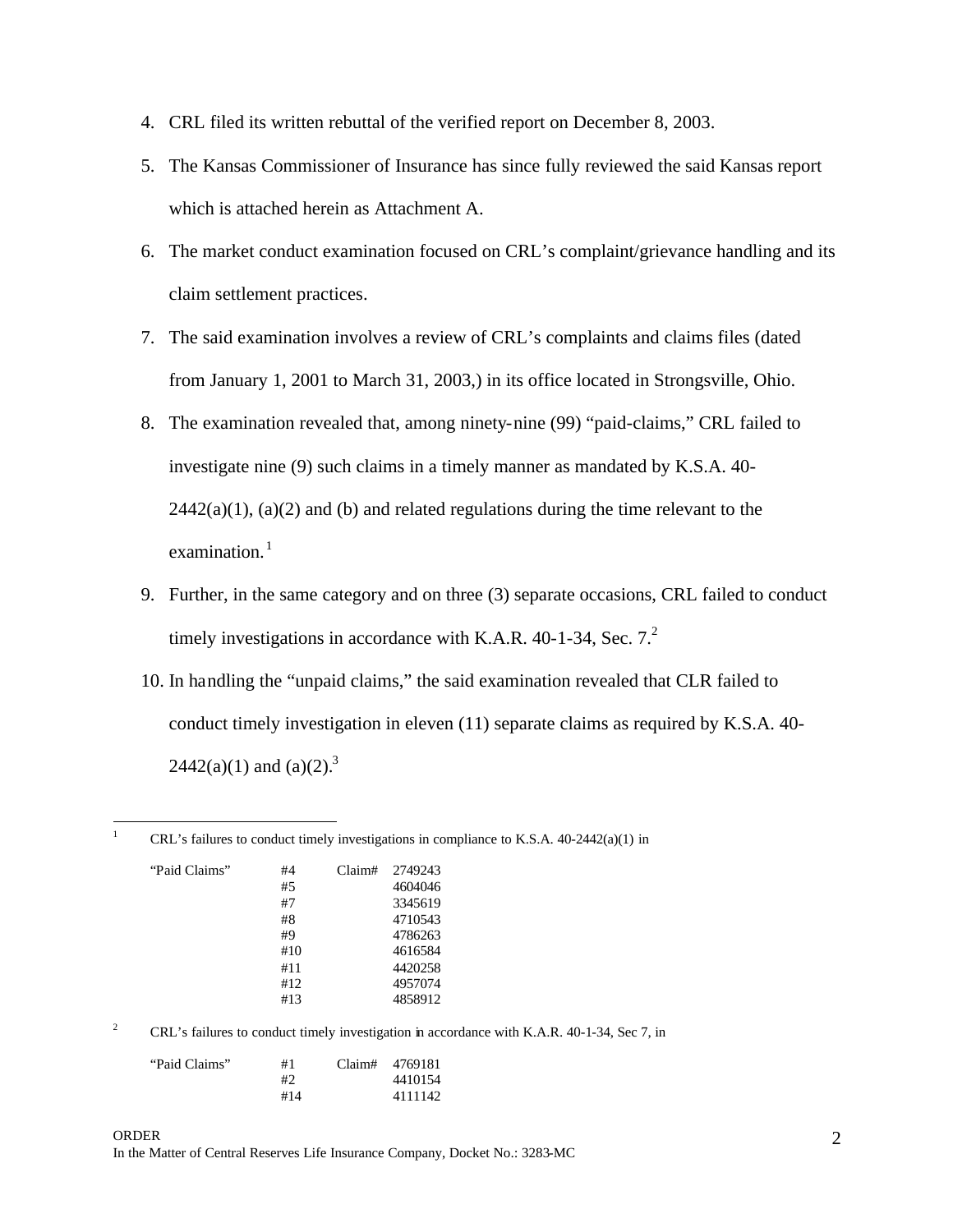# **Applicable Law**

#### 11. K.S.A. 40-2442 provides, in part:

(a) Within 30 days after receipt of any claim, and amendments thereto, any insurer issuing a policy of accident and sickness insurance shall pay a clean claim for reimbursement in accordance with this section or send a written or electronic notice acknowledging receipt of and the status of the claim. Such notice shall include the date such claim was received by the insurer and state that:

- (1) The insurer refuses to reimburse all or part of the claim and specify each reason for denial: or
- (2) Additional information is necessary to determine if all or any part of the claim will be reimbursed and what specific additional information is necessary.
- 12. K.S.A. 40-2442 also provides, in part:

(b) If any insurer issuing a policy of accident and sickness insurance fails to comply with subsection (a), such insurer shall pay interest at the rate of 1% per month on the amount of the claim that remains unpaid 30 days after the receipt of the claim. The interest paid pursuant to this subsection shall be included in any late reimbursement without requiring the person who filed the original claim to make any additional claim for such interest.

13. K.A.R. 40-1-34 states, in pertinent part,

40-1-34. Unfair claims settlement practices.

The national association of insurance commissioners' ''unfair claims settlement practices model regulation,'' January 1981 edition, is hereby adopted by reference.

 $\overline{\mathbf{3}}$ CLR failed to conduct timely investigation in accordance with K.S.A.  $40-2442(a)(1)$  and  $(a)(2)$  in

| "Unpaid Claims" | #4  | Claim# | 4201782 |
|-----------------|-----|--------|---------|
|                 | #5  |        | 4566665 |
|                 | #6  |        | 4595541 |
|                 | #7  |        | 4605227 |
|                 | #8  |        | 3446230 |
|                 | #10 |        | 4362258 |
|                 | #11 |        | 4808855 |
|                 | #12 |        | 4823778 |
|                 | #14 |        | 4739509 |
|                 | #15 |        | 4929264 |
|                 | #18 |        | 4722101 |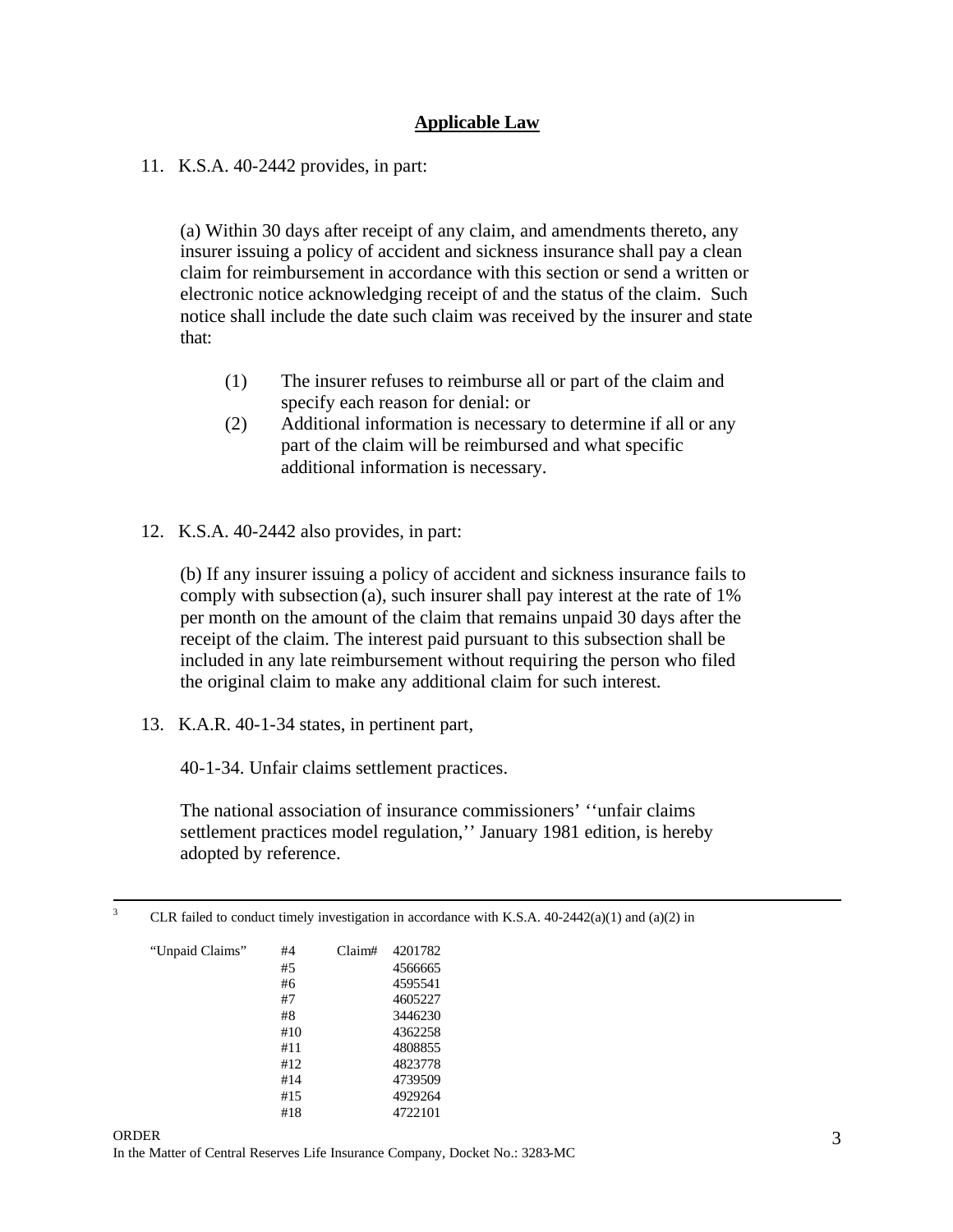14. The Unfair Claims Settlement Practices Model Regulation establishes the Standard 2 in:

**Section 7**. Standards for Prompt Investigation of Claims Every insurer shall complete investigation of a claim within thirty days after notification of claim, unless such investigation cannot reasonably be completed within such time.

15. The Unfair Claims Settlement Practices Model Regulation also establishes the Standard

3 in:

**Section 8**. Standards for Prompt, Fair and Equitable Settlements Applicable to All Insurers

A. Within 15 working days after receipt by the insurer of properly executed proofs of loss, the first party claimant shall be advised of the acceptance or denial of the claim by the insurer. No insurer shall deny a claim on the grounds of a specific policy provision, condition, or exclusion unless reference to such provision, condition, or exclusion is included in the denial. The denial must be given to the claimant in writing and the claim file of the insurer shall contain a copy of the denial.

. . .

C. If the insurer needs more time to determine whether a first party claim should be accepted or denied, it shall so notify the first party claimant within fifteen working days after receipt of the proofs of loss, giving the reasons more time is needed. If the investigation remains incomplete, the insurer shall, forty-five days from the date of the initial notification and every fortyfive days thereafter, send to such claimant a letter setting forth the reasons additional time is needed for investigation.

16. The Unfair Claims Settlement Practices Model Regulations further establishes the

Standard 4 in:

**Section 6**. Failure to Acknowledge Pertinent Communications

A. Every insurer, upon receiving notification of a claim shall, within ten working days, acknowledge the receipt of such notice unless payment is made within such period of time. If an acknowledgement is made by means other than writing, an appropriate notation of such acknowledgement shall be made in the claim file of the insurer and dated. Notification given to an agent of an insurer shall be notification to the insurer.

. . .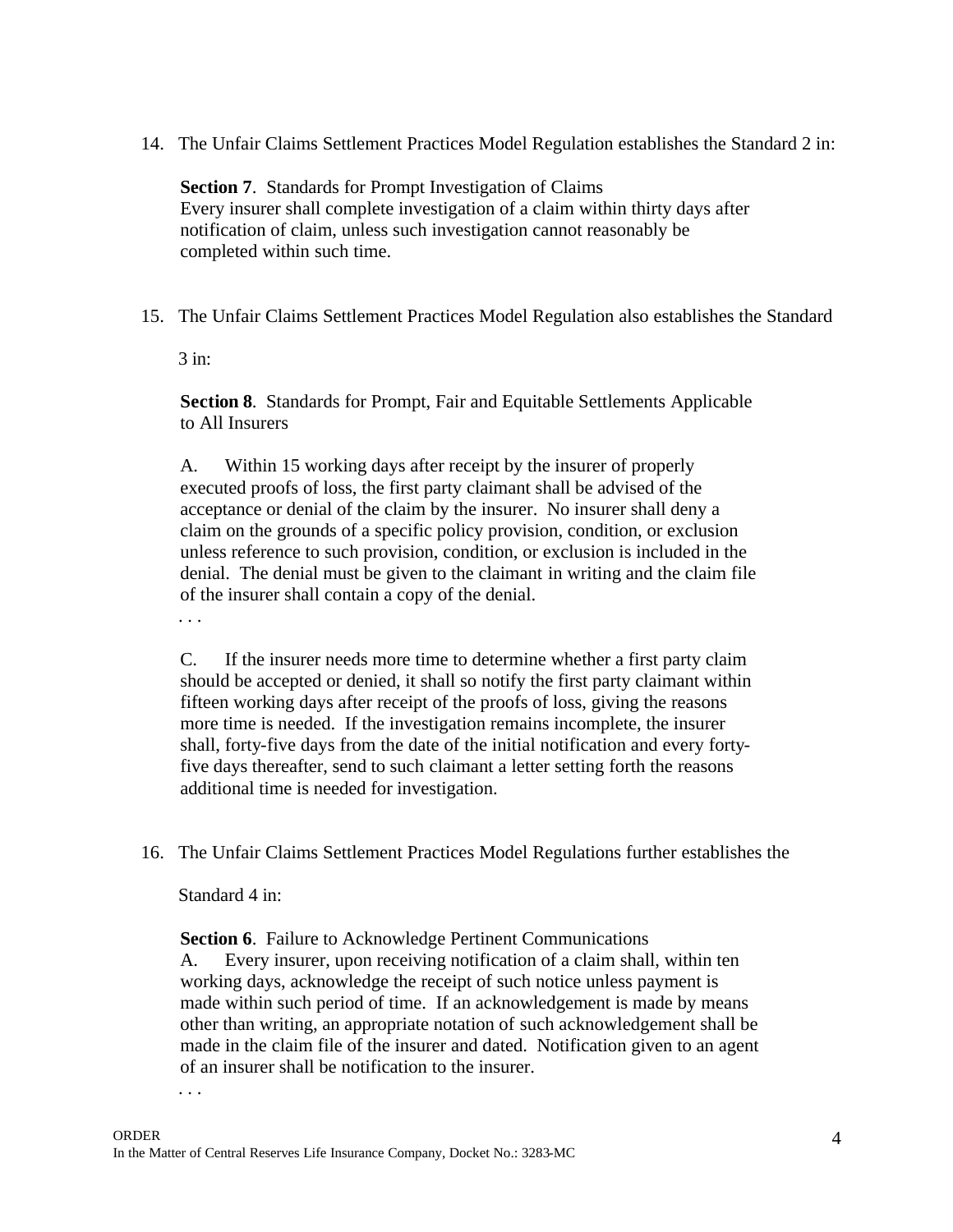D. Every insurer, upon receiving notification of claim, shall promptly provide necessary claim forms, instructions and reasonable assistance so that first party claimants can comply with the policy conditions and the insurer's reasonable requirements. Compliance with this paragraph within ten working days of notification of a claim shall constitute compliance with Subsection A of this section.

# 17. K.S.A. 40-2215 provides, in part:

(a) No individual policy of accident and sickness insurance as defined in K.S.A. 40-2201 and amendments thereto shall be issued or delivered to any person in this state nor shall any application, rider or endorsement be used in connection therewith, until a copy of the form thereof and of the classification of risks and the premium rates pertaining thereto, have been filed with the commissioner of insurance.

18. K.S.A. 40-2,125 further provides:

(a) If the commissioner determines after notice and opportunity for a hearing that any person has engaged in or is engaging in any act or practice constituting a violation of any provision of Kansas insurance statutes or any rule and regulation or order thereunder, the commissioner may in the exercise of discretion, order . . . (1) Payment of a monetary penalty of not more than \$1,000 for each and every act or violation. . ..

19. This examination reveals that, in handling of its claim investigation and settlement, CRL

failed to meet the Standard 2 ("Investigations are conducted in a timely manner") as

required in K.A.R. 40-1-34, Sec. 7 & Sec. 8(C); K.S.A. 420-2442(a)(1), (a)(2) and (b)).

- 20. In handling the same investigation settlement, CRL also failed to comply with the Standard 3("Claims are resolved in a timely manner") as set forth in K.A.R. 40-1-34 Sec. 8(A) and 8(C); K.S.A.  $40-2442(a)(1)$ , (a)(2) and (b)).
- 21. CRL further failed to comply with the Standard 4("The Company responds to claim correspondence in a timely manner") as set forth in K.A.R. 40-1-34. Sec. 7 & sec. 8 and K.S.A.  $40-2442(a)(1)$ ,  $(a)(2)$  and  $(b)$ ).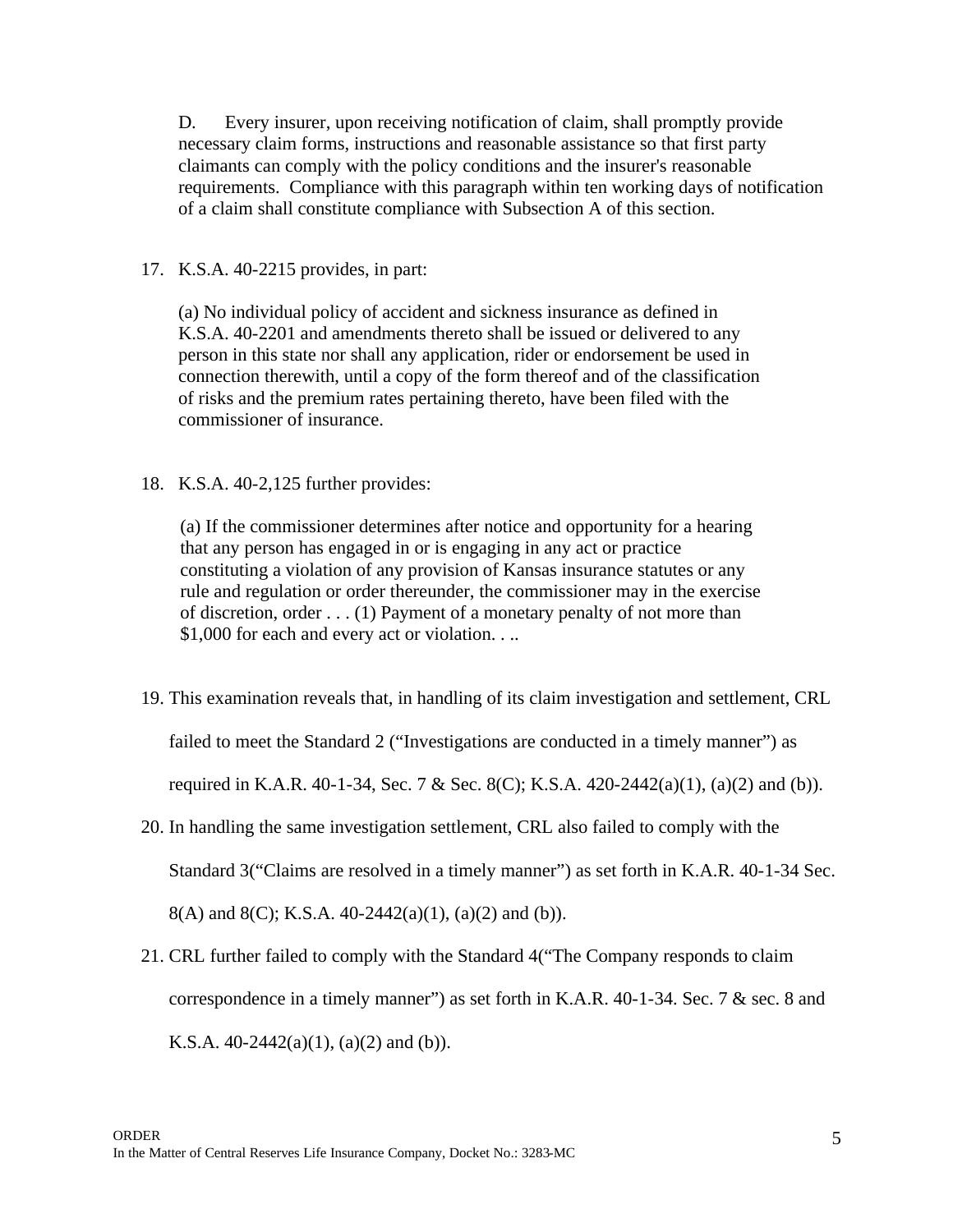#### **Conclusion**

Based upon the Findings of Fact and Applicable Law enumerated in paragraphs #1 through #21 above,

#### **IT IS, THEREFORE, ORDERED BY THE COMMISSIONER OF INSURANCE:**

a. Central Reserve Life Insurance Company shall pay a monetary penalty, due and payable to Kansas Insurance Commissioner on or before the  $14<sup>th</sup>$  day from the date of this order, in the amount of One Thousand and 00/100 Dollars (\$1,000.00) for violations of the Standard 2 set forth in K.A.R. 40-1-34, Sec. 7 & 8(C); K.S.A. 40-2442(a)(1), (a)(2) and (b).

b. Central Reserve Life Insurance Company shall pay a monetary penalty, due and payable to Kansas Insurance Commissioner on or before the  $14<sup>th</sup>$  day from the date of this order, in the amount of One Thousand and 00/100 Dollars (\$1,000.00) for violations of the Standard 3 set forth in K.A.R. 40-1-34, Sec. 8(A) & Sec. 8(C); K.S.A. 40-2442(a)(1),  $(a)(2)$  and  $(b)$ .

c. Central Reserve Life Insurance Company shall pay a monetary penalty, due and payable to Kansas Insurance Commissioner on or before the 14<sup>th</sup> day from the date of this order, in the amount of One Thousand and 00/100 Dollars (\$1,000.00) for violations of the Standard 4 set forth in K.A.R. 40-1-34, Sec. 6(A) & Sec. 6(D); K.S.A. 40-2442(a)(1),  $(a)(2)$  and  $(b)$ .

d. Central Reserve Life Insurance Company shall also review its procedures within 14 days upon receipt of this order to ensure all claim processes that are not concluded in accordance to K.S.A. 40-2442(a) will receive interest payment mandated by K.S.A. 40-  $2442(b)$ .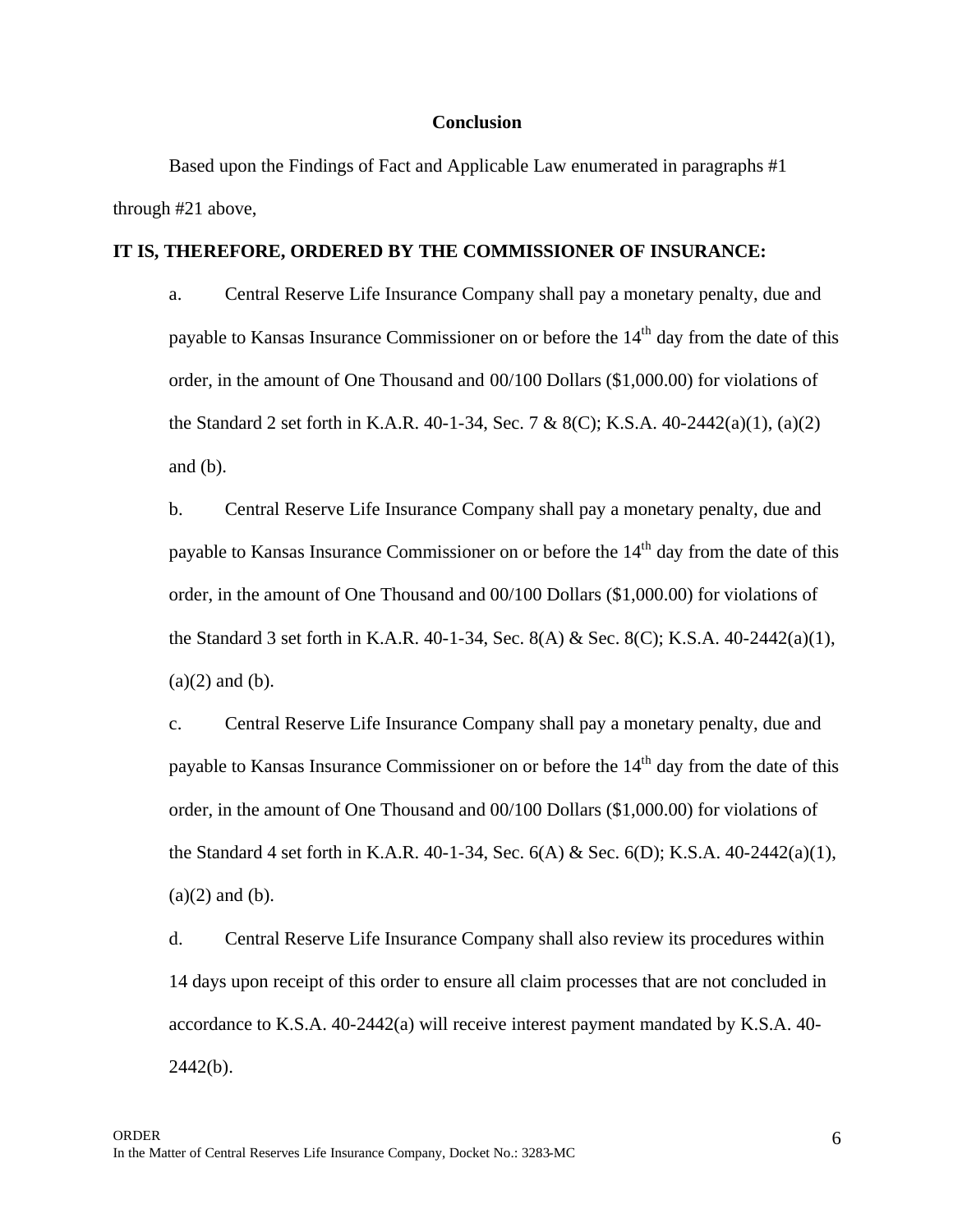e. The Report of Market Conduct Examination of Central Reserve Life Insurance

Company, as of March 31, 2003, (Attachment A) is herein adopted in its entirety.

# **IT IS SO ORDERED THIS \_13th\_ DAY OF FEBRUARY 2004, IN THE CITY OF TOPEKA, COUNTY OF SHAWNEE, STATE OF KANSAS.**



 $\angle$ /s/ Sandy Praeger $\angle$ Sandy Praeger Commissioner of Insurance BY:

 $\angle$ s/ John W. Campbell $\angle$ John W. Campbell General Counsel

# **CERTIFICATE OF SERVICE**

The undersigned hereby certifies that he served the above and foregoing Order on this \_13th\_ day of \_February\_, 2004, by causing the same to be deposited in the United States Mail, first class postage prepaid, addressed to the following:

Ms. Sandra Pogozelski Central Reserve Life Ins. Co. c/c Ceres Group 17800 Royalton Rd. Strongsville, OH 44136

> \_John W. Campbell\_\_\_\_\_\_\_\_\_\_\_\_\_\_\_\_\_\_\_\_\_\_\_ John W. Campbell, General Counsel